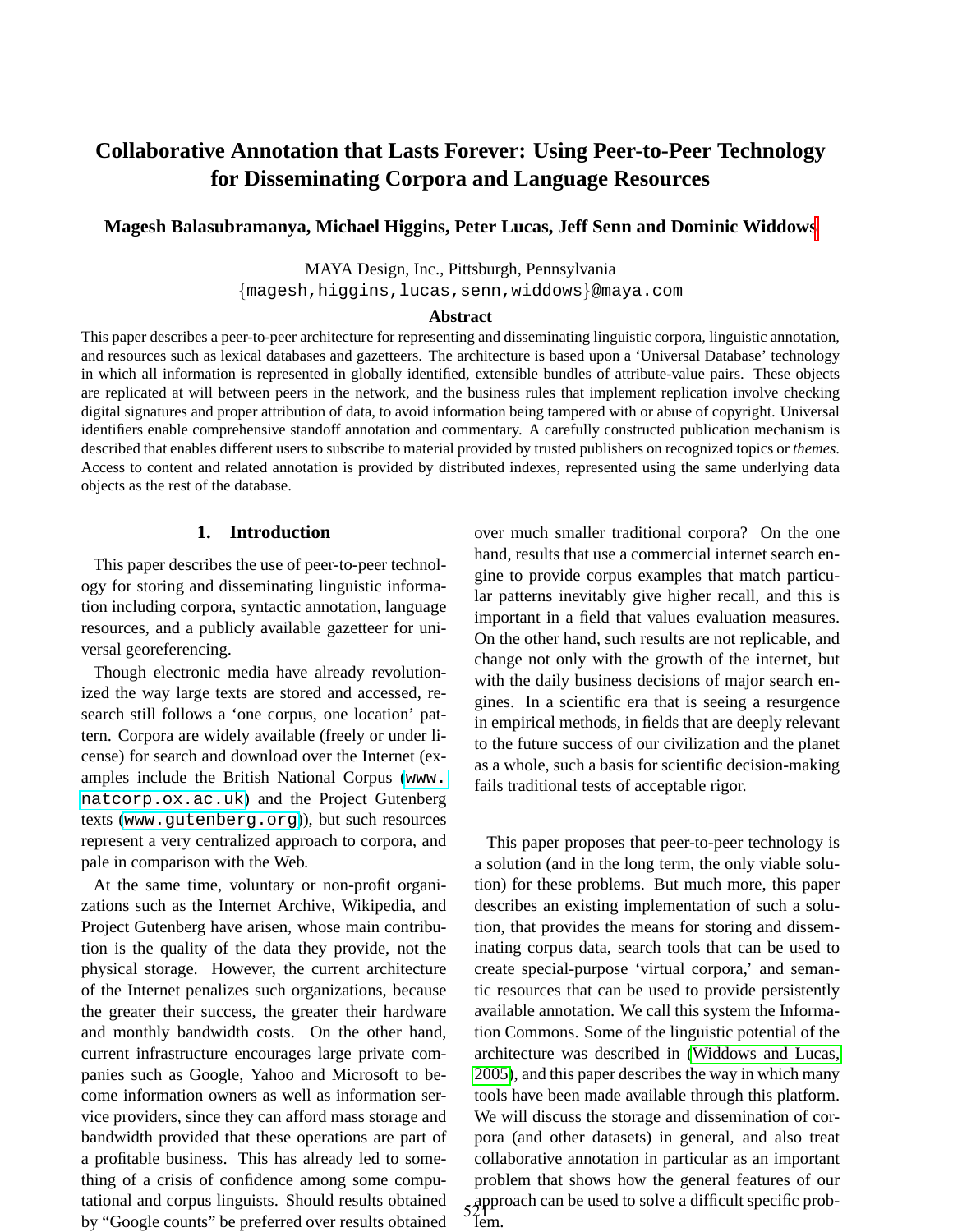### **2. Requirements and a Solution for the Storage and Dissemination of Corpora**

The general problem we face is to represent, store, and index corpora and other datasets in a manner so that the information is conveniently retrievable by a large number of users.

Information must be:

- Easy to find. Users must be able to query and create powerful indexes for discovering the information they need.
- Easy to replicate. A user must not have to depend on the availability of a centralized service. Similarly, we must not expect a single service to bear the expense of every user's needs.
- Easy to verify. Users must be able to associate information with a particular publisher, verify that the association is valid, and develop trust in a publisher's identity.

The first fundamental insight of the Information Commons approach is to represent every piece of information (whether it be a text, some multimedia document, or even an index) in a uniform way in a uniform identity space. Syntactically, each piece of information is represented as a *u-form*. A u-form is simply an extensible, typed bundle of attribute-value pairs with a universally unique identifier (UUID) [\(Lu](#page-5-1)[cas and Senn, 2002\)](#page-5-1).

#### **2.1. Indexing**

To address the first requirement, ease of finding information, we depend on indexes.

It is important to note that we treat indexes as pieces of information like any other, and they are represented as u-forms. All we require from an underlying storage system is the ability to find a u-form given a UUID. More powerful search and retrieval strategies are handled by interrogating explicitly maintained indexes, not by relying on features of the storage layer. Moreover, we are free to create any style of index we need (we primarily use index structures modeled after B+ trees [\(Knuth, 1973\)](#page-5-2) and R-trees [\(Guttman, 1984\)](#page-5-3)). A detailed discussion of indexing in u-form space can be found in [\(Balasubramanya et al., 2005\)](#page-5-4).

### **2.2. Replication**

UUIDs allow us to address the second concern: ease of replication. Each u-form is "named" by its UUID, not by a location-specific identifier (like a URL) or a database specific key. That means we are free to move u-forms around at will, and replicate them widely. If

u-forms are modified by multiple agents, it is possible to introduce conflicting updates. A discussion of this complex issue is beyond the scope of this paper, except to say that the system we propose can detect and resolve conflicts, and the architecture we describe below for collaborative annotation effectively avoids conflicts.

### <span id="page-1-0"></span>**2.3. Attribution and Verification**

Finally, we must be able to verify that information is correctly associated with a particular author and publisher. Again, we desire to do this in a way that is independent of particular features or trust characteristics of the underlying storage technology. We do this by including attribution metadata with every u-form, along with digital signatures.

Every u-form may contain attributes describing its attribution. Our attribution scheme follows the Dublin Core standard [\(Dublin Core Metadata Initia](#page-5-5)[tive, 2004\)](#page-5-5). A u-form may designate a publisher, one or more creators (authors), one or more sources, creation and modification dates, one or more languages, and one or more intellectual property rights statements.

It is not enough, however, for a u-form to claim attribution. This attribution must be verifiable. We support this by means of digital signatures [\(Schneier, 1996\)](#page-5-6). A writer in the Information Commons must possess a public-private key pair. If a writer creates or modifies any u-form, he must use his private key to sign the uform. A reader can then use the associated public key to verify the signature. If the verification is not successful, then the reader can discard the forged u-form.

#### **3. Corpora in the Commons**

We have seen that u-forms provide a flexible information representation scheme that supports powerful information retrieval and information verification while supporting replication and making only very narrow demands on an underlying storage mechanism.

Individual texts are represented a u-forms with textual string values in a text\_content attribute, and corpora are represented as collections of such u-forms. Additional attributes can be added at will to provide metadata, such as syntactic and semantic annotation, relations to translated versions of the data, and, as we have seen, attribution to sources and rights statements. For example, Figure [1](#page-2-0) illustrates the way the first chapter of the novel *Moby Dick* is represented in a u-form.

Our information representation scheme and peer-topeer technology combine to allow corpora to be replicated easily, and to allow third parties to maintain in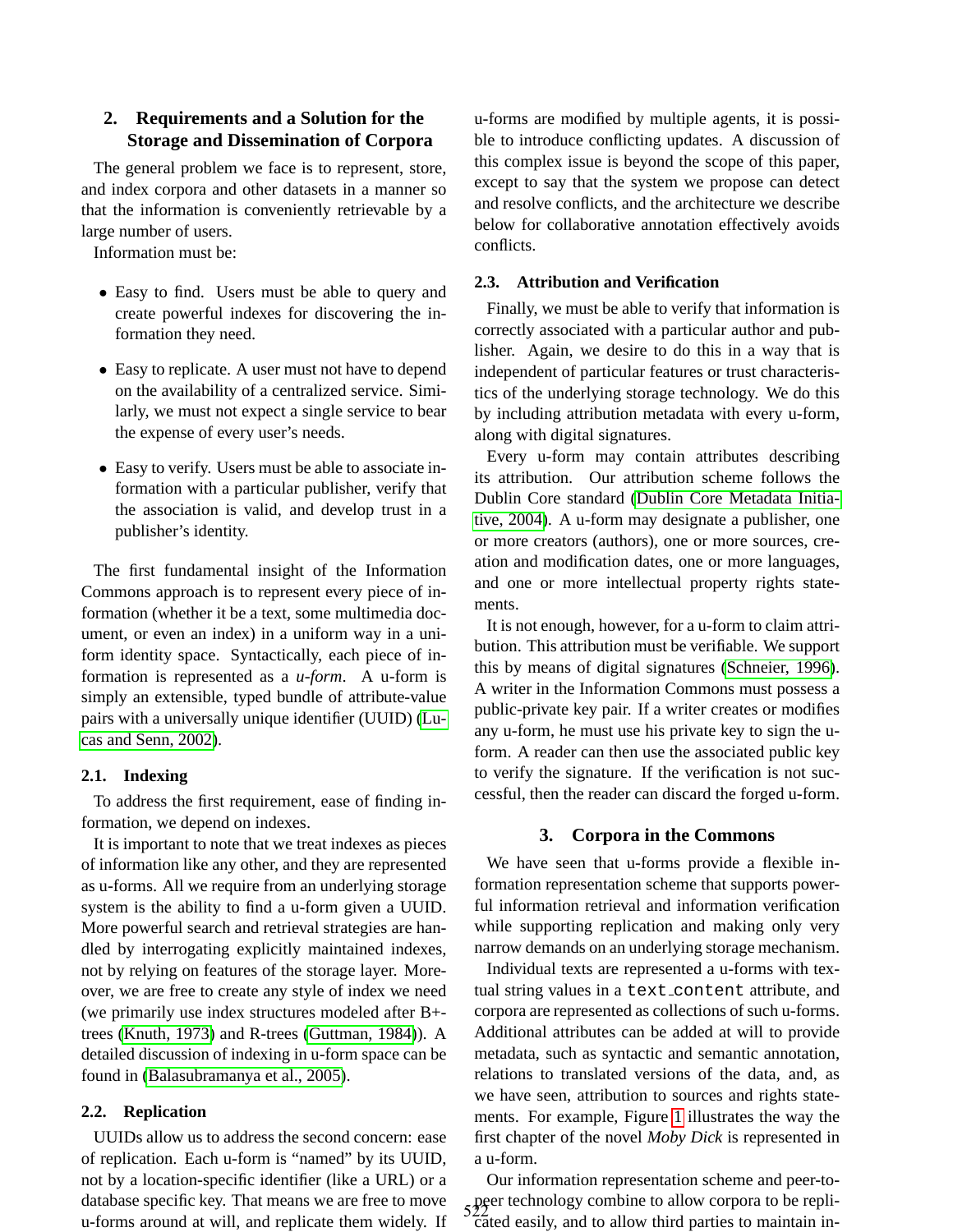dexes and collections of subsets of documents. If, for instance, a user wants to work more closely on items matching some property, the UUIDs of the desired uforms can be collected to form a 'virtual corpus.'

For example, the collection shown in Figure [2](#page-2-1) contains UUID references to all verses from the King James Bible (i.e. the translation of Hebrew and Greek scriptures into English, made by the Anglican Church in 1611) containing the term *word*. This collection was generated by a simple keyword search query using a generic Information Commons search tool and a keyword index. For other theologians to study this collection (as they may wish to), they only need to replicate this collection of u-forms to a local storage system. For larger corpora, this becomes a significant cost saving, both in space for the researcher and in bandwidth for the network.

While we emphasize that the u-form approach is largely independent of the storage and retrieval mechanism chosen, we will later describe a particular peerto-peer system that we have developed that makes it easy to replicate u-forms on demand and cache them locally.

First, however, we describe the application of the Information Commons approach to collaborative annotation, a vitally important technique not only for linguistics researchers but for any users engaged in a rich discourse.

# **4. Requirements and a Solution for Large-scale Collaborative Annotation**

Annotation of linguistic corpora can take many forms, such as part-of-speech tags, semantic annotation, and traditional footnotes and commentary. It is widely recognized that annotating a corpus is one of the main ways to add value to corpus data during the life-cycle of a project. However, with traditional inline annotation (such as XML markup), linguistic annotation can introduce at least two drawbacks. Firstly, the size of the corpus can increase dramatically, introducing extra cost to users who are not interested in this particular annotation. Secondly, a researcher may not have write-access to the original corpus data (systems that allow anyone to modify the text scale poorly and are susceptible to vandalism).

For these reasons, the need for "standoff annotation" tools is gradually becoming recognized, and standoff annotation tools are becoming more widely available through platforms such as GATE [\(Cunningham et al.,](#page-5-7) [2002\)](#page-5-7). With standoff annotation, extra data is added to the corpus in separate data-structures, which contain pointers to the parts of the corpus they are intended to annotate.



<span id="page-2-0"></span>Figure 1: Section of *Moby Dick* in the Universal Database. Attributes have been added to represent the author, publisher, rights statement, etc.

| 000                                                                    |                       |
|------------------------------------------------------------------------|-----------------------|
| Uses of "Word" in the King James Bible                                 | <b><i>Bcivium</i></b> |
|                                                                        |                       |
|                                                                        |                       |
| Genesis 15:1                                                           |                       |
| Genesis 15:4                                                           |                       |
| Genesis 44:18                                                          |                       |
| Exodus 8:10                                                            |                       |
| Exodus 8:13                                                            |                       |
| Exodus 8:31                                                            |                       |
| Exodus 9:20                                                            |                       |
| Exodus 9:21                                                            |                       |
| <b>Exodus 12:35</b>                                                    |                       |
| <b>Exodus 14:12</b>                                                    |                       |
| <b>Exodus 32:28</b>                                                    |                       |
| Leviticus 10:7                                                         |                       |
| Numbers 3:16                                                           |                       |
| Numbers 3:51                                                           |                       |
| Numbers 4:45                                                           |                       |
| Numbers 11:23                                                          |                       |
| Numbers 13:26                                                          |                       |
|                                                                        |                       |
| <b>Publisher: Civium Network</b>                                       |                       |
| Last Updated: May 15, 2005 7:09 PM<br><b>Creators: Dominic Widdows</b> |                       |
|                                                                        |                       |
|                                                                        |                       |

<span id="page-2-1"></span>Figure 2: Virtual Corpus of verses from the King James Bible containing the term *word*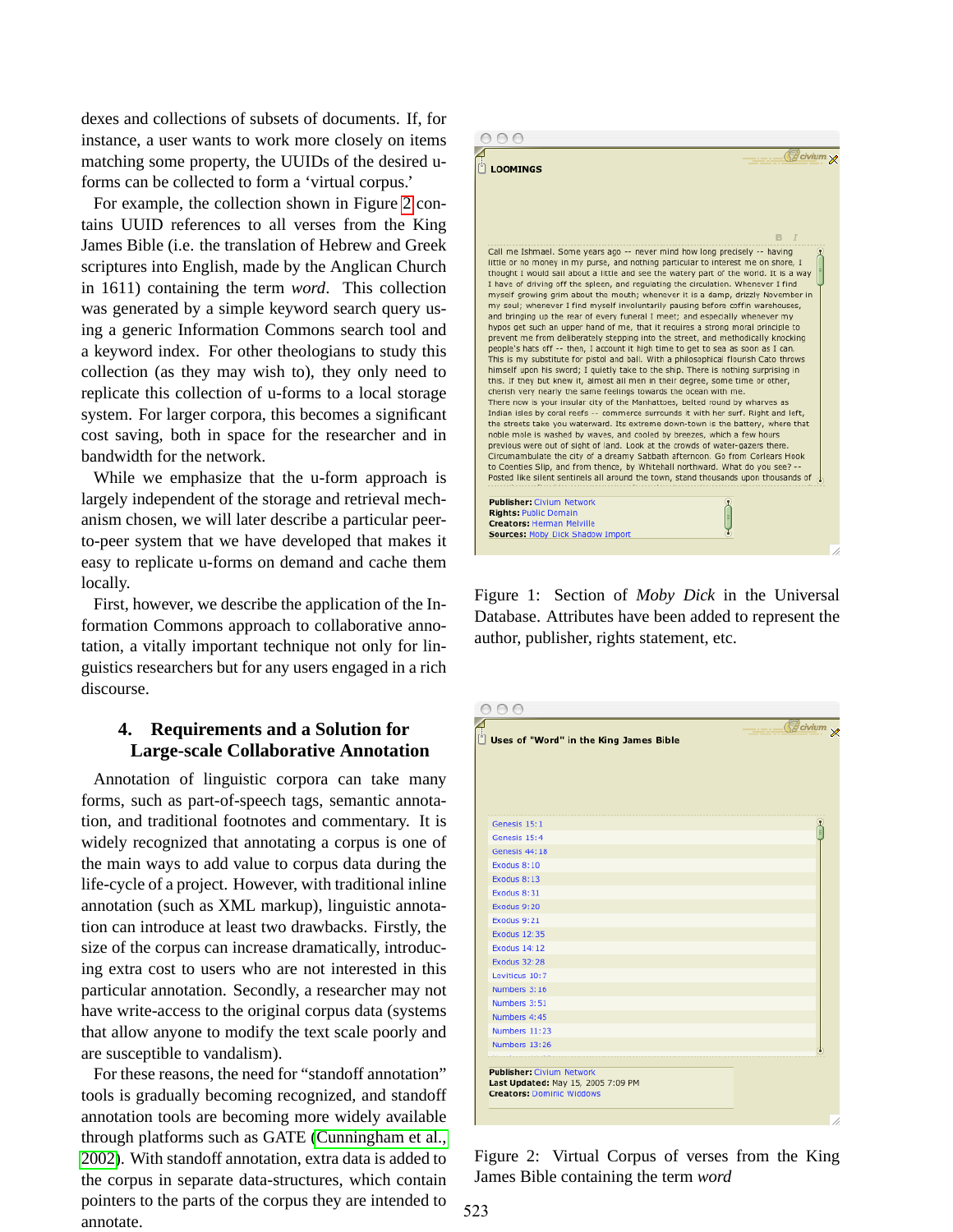If a standoff annotation mechanism is to be practical for large diffuse groups of commentators, it must have the following properties. It should allow:

- Reflexivity. There should be no fundamental difference between a text and an annotation. We must be able to annotate an annotation.
- Attribution. The author and publisher of an annotation should be clear. Trust depends on stable identities.
- Verifiability. Corpora and annotations must not be able to be forged.
- Storage independence. Corpora and annotations must not depend on the details of a particular storage or information retrieval system. This is necessary for future-proofing and ease of replication of data.

The Information Commons offers a mechanism for universal annotation that satisfies these requirements. We have already seen how the Commons provides attribution, verifiability, and storage independence for data in general and corpora in particular. Let us address annotations in particular and see how the Commons naturally handles the requirement of reflexivity.

# **4.1. Details of a Collaborative Annotation Mechanism**

The Information Commons approach offers reflexive standoff annotation with verifiable attribution, *and* a convenient peer-to-peer storage, retrieval, and replication system. It is important to note that the storage infrastructure is independent of (though complementary to) the information representation scheme. This allows the two to evolve independently and assures that, as information technology becomes more advanced, corpora and annotations within the Information Commons stay stable and relevant. To clarify the presentation and emphasize this independence, we will discuss the details of the information representation scheme separately from those of the storage system.

### **4.1.1. Basic Information Representation**

As we have seen, the fundamental unit of information in the Information Commons is a *u-form*. All we require from an underlying storage mechanism is the ability to look up a u-form by UUID.

Armed with u-forms, we make the following definitions:

- A *text* is a u-form representing the subject of annotations. Because u-forms are very expressive, a text may contain media other than the written word, though for linguistic purposes written texts are common. Any u-form may, in principle, be a text.
- A *corpus* is a u-form that links together many texts. Since a corpus is a u-form, it can be considered a text. Thus a corpus can be recursive: a collection of books that is each a collection of chapters, for instance.
- A *publisher* is an agent (person or organization) that vouches for an *author*. An author is the creator of a text. An author may be her own publisher, but a publisher may vouch for many authors.
- A *theme* is a u-form representing an area of interest. A theme may be as simple as a label, or may have a complex hierarchical structure that includes sub-themes. Anyone can create a theme at any time: communities of practice must agree on the meaning of themes. Because it is a u-form, a theme may be considered a text.
- An *annotation* is a u-form or set of u-forms that comments on a text with respect to a set of themes. The set of themes may be empty, or a singleton. Because it is a u-form, an annotation may be considered a text, and thus the subject of further annotations.
- An *index* is a u-form or u-forms that provides a mapping from a set of keys to a set of UUIDs (and hence u-forms).

To make standoff annotation practical, we must be able to define a relation over texts, publishers, themes, and annotations. In particular, a reader, given a text  $X$ , a publisher  $P$ , and a theme  $T$ , must be able to find some set of relevant annotations  $\alpha$ .

Readers should also be able to find all themes available from a given publisher for a particular text.

A writer, similarly, must be able to produce a new annotation on a theme, and publish it with the aid of a publisher (perhaps himself).

To accomplish this, each publisher maintains an index u-form whose keys are the UUIDs of texts. The values in the index are UUIDs pointing to u-forms storing annotations sorted by theme. This allows a user to efficiently find the themes available for a par- $524$  ticular text and publisher, and efficiently filter those annotations by theme.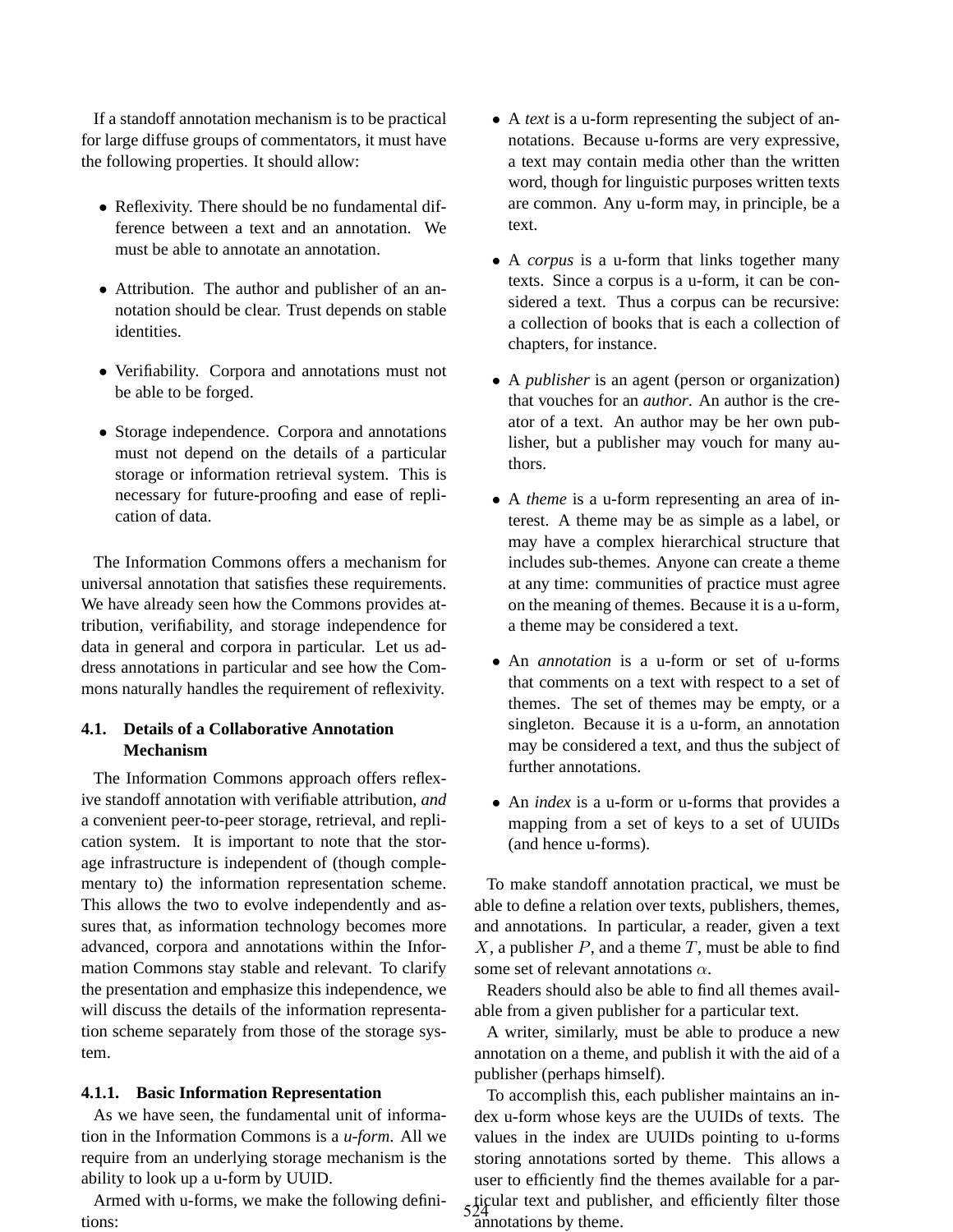A writer simply creates a new annotation on a particular theme, and then asks a publisher to associate his annotation with a text. If a writer is self-published, he maintains his own index.

# **4.1.2. Attribution and Verification of Texts and Annotations**

We rely on the basic attribution and signing infrastructure described in section [2.3.](#page-1-0)

In the annotation scheme described in the previous section, authors create texts, annotations, and themes. Publishers create and maintain the indexes that associate annotations with texts and themes. Authors, thus, sign their texts, whereas publishers sign the indexes. By virtue of placing an author's annotation in an index, the publisher is vouching for the author. Publishers are free to pursue any policy: some publishers may be very conservative, only vouching for a small set of authors. Others may be much more cavalier. Some publishers may only vouch for an author in certain contexts. There is no single proper policy: it depends on the goals of the individuals involved.

It is important to note that the system permits anonymity: it is possible to create a u-form that is unsigned. We believe, though, that anonymous speech is often considered untrustworthy and likely to be discounted in many contexts. It is also possible to be pseudonymous: it is not necessary that a particular public-private key pair be easily traceable to a person's real-world identity. Again, though, pseudonyms may be considered by some to be less trustworthy *a priori*.

### **5. Peer-to-peer Storage and Retrieval**

As we have seen, the u-form approach exploited by the Information Commons is largely independent of any particular storage system. It could be implemented using any number of traditional information storage and retrieval systems. All that is required is the ability to find a u-form given a UUID. All other content relationships and indexing are expressed in the u-forms themselves, so they are independent of the capabilities of the storage mechanism. However, many of our goals are better served by certain kinds of storage systems.

Traditional client-server systems are well understood and easy to build. But they suffer from a number of drawbacks. They are expensive to scale to many users (either readers or writers). They offer a single point of failure, so lack robustness. They are usually under the administrative control of one organization, which will often be unwilling to store and serve competing points of view. They are easy for powerful institutions to identify, censor, and control.

Truly large-scale robust information systems must be able to survive the brittleness of a client-server model. Peer-to-peer systems offer an attractive alternative. Current academic literature suggests that peerto-peer systems can easily scale to millions of users. Important systems include Pastry [\(Rowstron and Dr](#page-5-8)[uschel, 2001\)](#page-5-8), Chord [\(Stoica et al., 2001\)](#page-5-9), Oceanstore [\(Kubiatowicz et al., 2000\)](#page-5-10), and CAN [\(Ratnasamy et](#page-5-11) [al., 2000\)](#page-5-11). A number of systems enjoy wide current deployment, including Kademlia [\(Maymounkov and](#page-5-12) [Mazieres, 2002\)](#page-5-12) and BitTorrent [\(Cohen, 2003\)](#page-5-13).

Because our information representation scheme does not depend on database specific keys, or location specific identifiers (such as URLs), it is easy to migrate from a client-server model to a peer-to-peer model. Most peer-to-peer systems offer only primitive search capabilities: typically only the ability to retrieve a single value for a key. Fortunately, this is all our design requires: search is supported by explicit u-form indexes rather than by features of the storage system.

Currently, the Information Commons relies on a peer-to-peer system we have developed called Shepherds [\(Lucas et al., 2005\)](#page-5-14). It offers flexible topology management, optimistic replication, and lazy reconciliation. Our system currently stores millions of u-forms replicated across a number of sites.

# **6. Universally Available Resources for Semantic Annotation**

One of the hallmark benefits of using the Information Commons architecture is that researchers have automatic access to all sorts of other datasets (and services) that are already part of the Information Commons. This occurs because UUIDs offer a single reference system that is domain independent, and the underlying storage mechanism makes replication transparent.

Examples currently include:

- Semantic resources such as WordNet [\(Fellbaum,](#page-5-15) [1998\)](#page-5-15).
- The Information Commons Gazetteer. A publicly available dataset of over 5 million populated places (with names in over 20 languages) and geopolitical subdivisions down to the ISO first-level subdivisions. These have been gathered and fused from publicly available sources, so that they can be reproduced and used by researchers for free. This comprehensive resource 525 searchers for free. This comprener